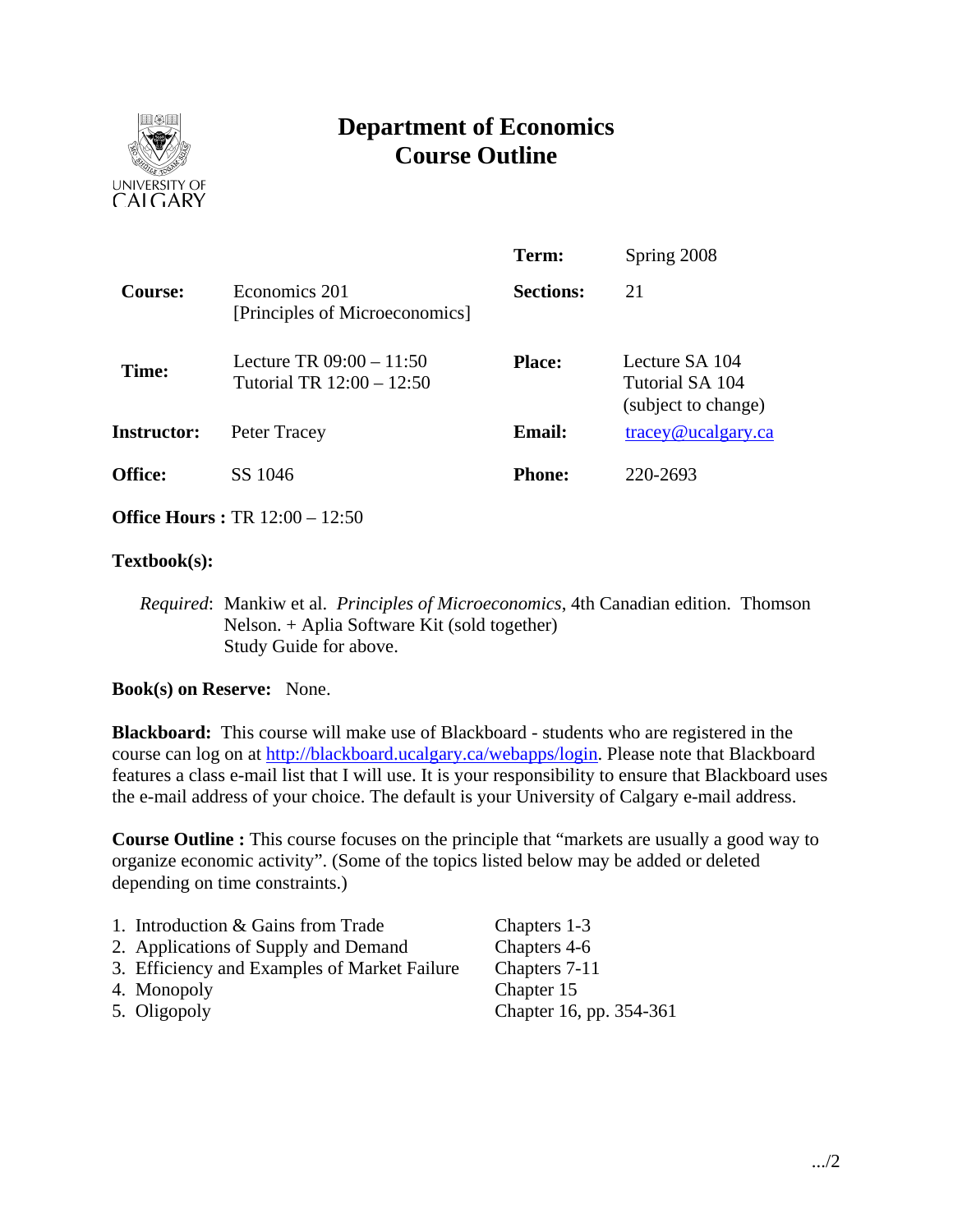## **Grade Determination and Final Examination Details:**

| 4 assignments (using Aplia)        | 20 % |
|------------------------------------|------|
| Midterm Examination (June 3, 2008) | 30 % |
| Final Examination                  | 50%  |

#### Assignments:

- 1. In order to complete assignments in this course, you will be required to access the Aplia website at http://econ.aplia.com. Please register on the website within the first week of classes.
- 2. Due dates for the assignments will be announced during the first week of the semester.
- 3. Course material dealing with a particular assignment will typically be covered in class at least 2 days before the assignment is due; thus, assignments can be completed at any time up to and including the due date. Given these factors, only situations where someone can document illness or domestic affliction for an extended period (i.e., the entire 2 days prior to the due date) would possibly warrant shifting the assignment weight to the final exam. Furthermore, technical problems can be expected to occur sometimes with computer systems and internet availability so it may be a good idea to not wait until the last minute to submit your assignment. Technical problems will typically not justify shifting the assignment weight to the final exam.
- 4. Using Aplia, you will be able to complete practice problem sets prior to each assignment. In the practice problem sets, you will obtain immediate feedback as to whether you have answered a question correctly. In many cases you will be provided with an explanation if you have not answered correctly. Your results in the practice problem sets are not counted or reported to the instructor. It is strongly recommended that you do the practice problems related to a particular assignment prior to completing the assignments.
- 5. Questions concerning Aplia will be answered during Tutorials and Lectures.

## Examinations*:*

- 1. Examinations will consist of multiple choice questions.
- 2. The midterm examination will be held during the lecture time.
- 3. The final examination will last two hours, will be scheduled by the Registrar and will be held in a gymnasium.
- 4. The use of a simple, non-programmable calculator during tests and examinations is permitted.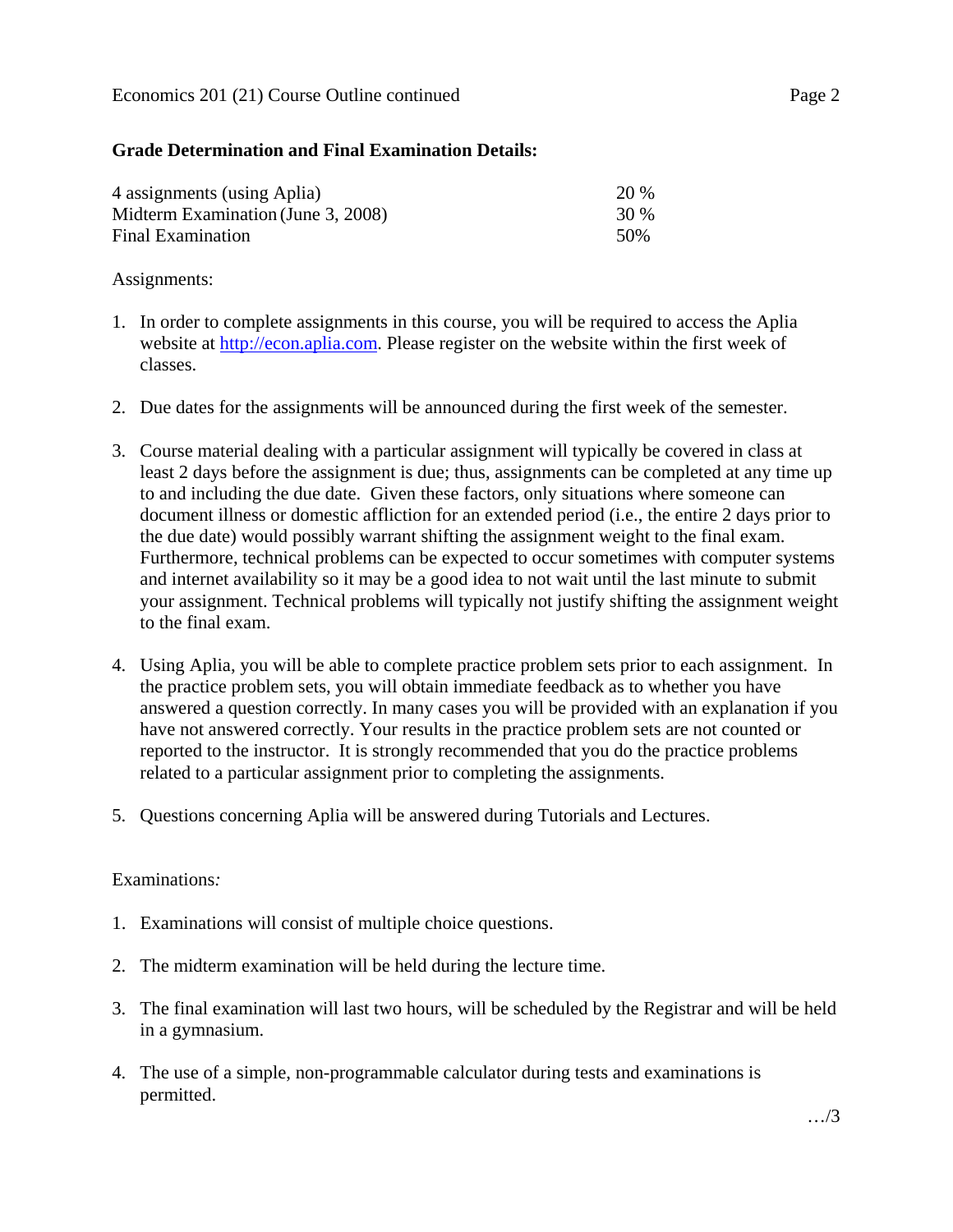Assignments, tests and final exams are marked on a numerical (percentage) basis, then converted to letter grades. The course grade is then calculated using the weights indicated above. As a guide to determining standing, these letter grade equivalences will generally apply:

| $A+ 97-100 B$           | $79 - 83$ C- | $62 - 66$ |
|-------------------------|--------------|-----------|
| A $92-96$ B-            | $76 - 78$ D+ | $57 - 61$ |
| A- $89-91$ C+ $73-75$ D |              | $50 - 56$ |
| $B+ 84-88$ C 67 - 72 F  |              | $0 - 49$  |

If, for some reason, the distribution of grades determined using the aforementioned conversion chart appears to be abnormal the instructor reserves the right to change the grade conversion chart if the instructor, at the instructor's discretion, feels it is necessary to more fairly represent student achievement.

**R-E-S-P-E-C-T:** I assume that the reason you are attending my class is to endeavour to acquire an understanding of microeconomics. It has been my experience that this task is made much easier and far more enjoyable for all involved (including me) if we can maintain a relaxed but respectful atmosphere in the classroom. For my part, maintaining such an atmosphere requires that I be respectful of your time, your questions, and your concerns. I will, therefore, strive to be on time for lectures and office hours, answer your questions in class as well as I can, and listen to your concerns. For your part, maintaining a respectful atmosphere requires that you avoid being late for class, that you refrain from leaving before the lecture ends, that you not talk when either I am speaking or one of your classmates is speaking, and that your cell phones are turned off during the class.

## **Notes:**

- 1. Students should be aware that no "make-up" midterms will be given. Any student who finds it necessary to miss the midterm must notify the instructor in advance and produce a valid medical certificate or other required documentation in order to have the weighting adjusted. This adjustment will result in the final exam counting for 70% of the final grade and the Aplia assignments counting for 30% of the final grade. Note that deferred final examinations may contain short/long answer questions. Also, deferred final examinations do not have to cover the same material or have the same format as the regular final examination. contain short/long answer questions. Also, deferred final examinations do not have to cover the same material or have the same format as the regular final examination.
- 2. Examinations will not be given prior to the scheduled date.
- 3. Students should be aware of the academic regulations outlined in The University of Calgary Calendar.